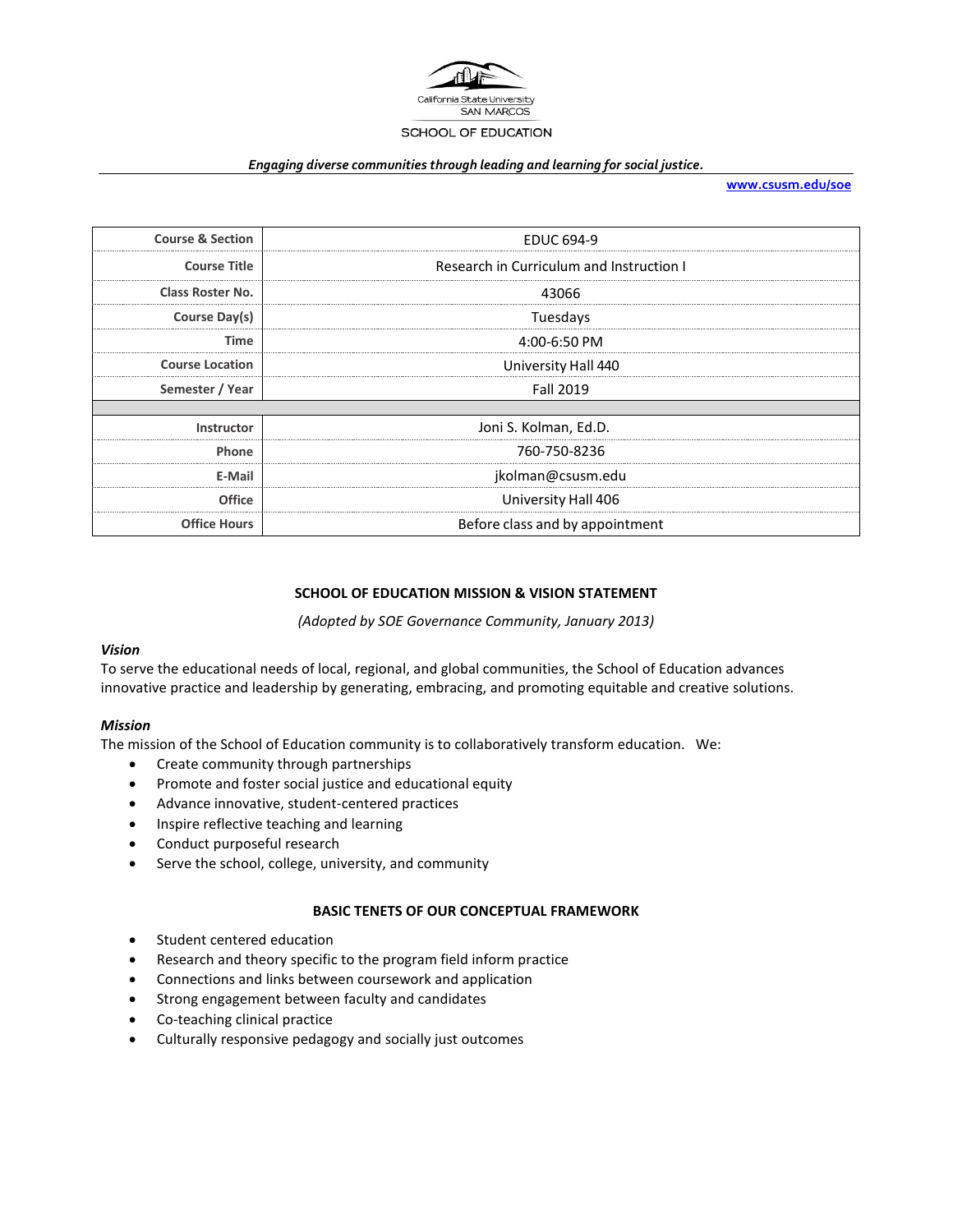## **TABLE OF CONTENTS**

| Students with Disabilities Requiring Reasonable Accommodations  Error! Bookmark not defined. |  |
|----------------------------------------------------------------------------------------------|--|
|                                                                                              |  |
|                                                                                              |  |
|                                                                                              |  |
|                                                                                              |  |
|                                                                                              |  |
|                                                                                              |  |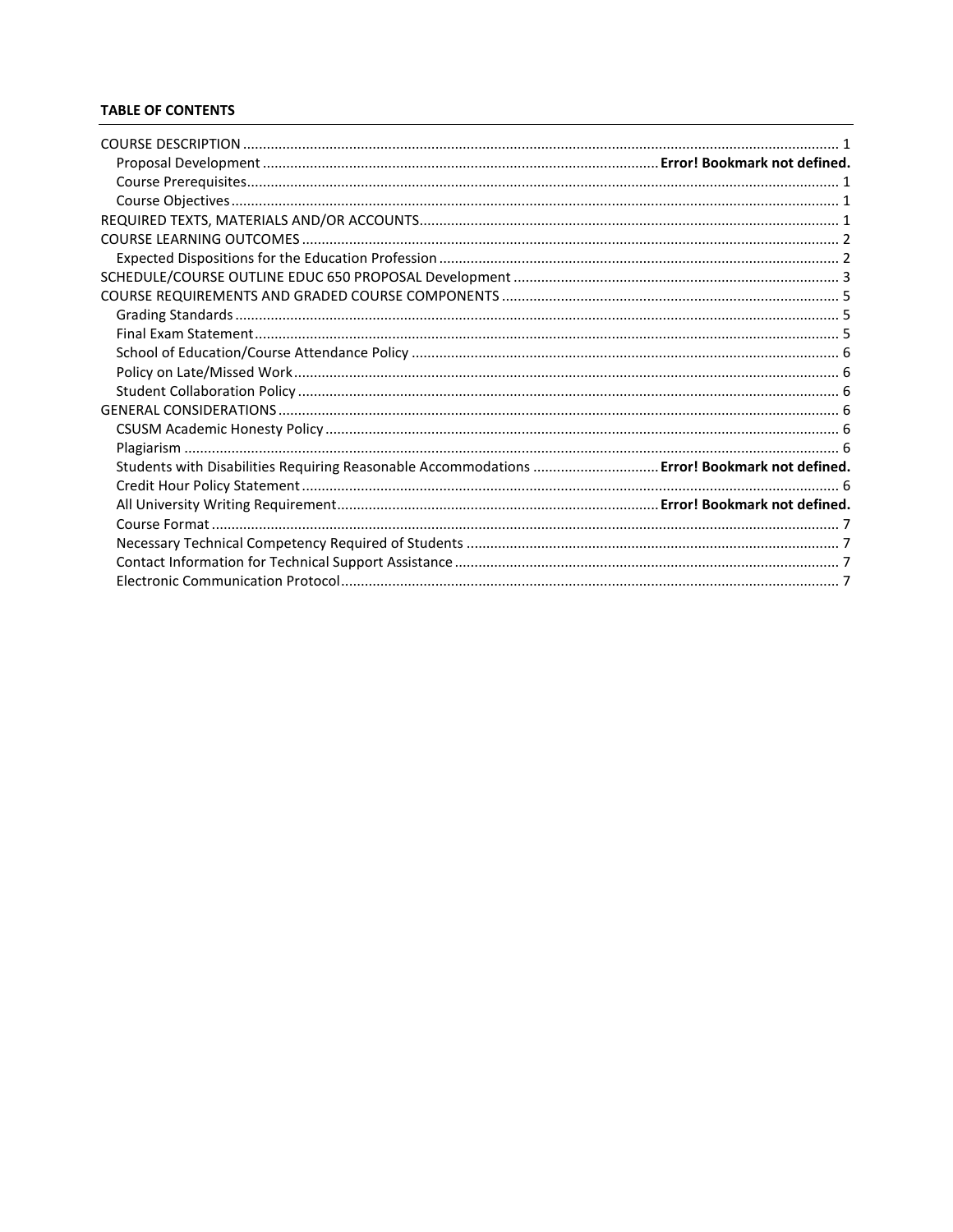#### **COURSE DESCRIPTION**

## <span id="page-2-1"></span><span id="page-2-0"></span>**Research in Curriculum and Instruction I**

Guides students toward building and completing a research or project proposal in the area of K-12 curriculum and instruction. Students work to identify an issue or problem in K-12 schools about which to inquire, develop research questions, review the related literature, and propose methods of examination.

#### **Course Prerequisites**

Admittance to MA program

## <span id="page-2-2"></span>**Course Objectives**

Upon successful completion of the course students will be able to:

- Describe how research in curriculum and instruction can address issues of equity and social justice in K-12 schools;
- Formulate research questions, write a synthesis of literature, develop a research design, and develop data collection instruments

## **REQUIRED TEXTS, MATERIALS AND/OR ACCOUNTS**

<span id="page-2-3"></span>Falk, B. & Blumenreich, M. (2005). *The power of questions: A guide to teacher and student research*. Portsmith, New Hampshire: Heinemann.

Additional readings and model studies will be available on Cougar Courses and passed out in class

Alfonso, S. (2017). Implementing the project approach in an inclusive classroom: A teacher's first attempt with project-based learning. https://www.naeyc.org/resources/pubs/yc/mar2017/project-approach-inclusive-classroom

Ballenger, C. (2014). Learning About Literature While Reading With Children, The Educational Forum, 78:4, 432-439, DOI: 10.1080/00131725.2014.941119

Bleemer, N. (2015). Starting school the very first time: The stories of three young children. https://issuu.com/naeyc/docs/vop\_winter\_2015

MacDonald, M. & Weller, K. (2017). Redefining our roles as teachers, learners, and leaders through continuous cycles of practitioner inquiry, The New Educator, 13:2, 137-147, DOI:10.1080/1547688X.2016.1144121

Richards, S. (2007). What strategies can I incorporate so that the English Language Learners in my classroom will better understand oral directions? In C. Caro-Bruce, R. Flessner, M. Klehr, & K. Zeichner (Eds.), Creating equitable classrooms through action research. (pp. 59-77). Thousand Oaks, CA: Corwin Press.

Schaefer, L., Long, J. S., & Clandinin, D. J. (2012). Questioning the research on early career teacher attrition and retention. Alberta Journal of Educational Research, 58(1), 106-121.

Wolkenhauer, R., Pennypacker Hill, A., Fichtman, N.D., & Stukey, M. (2017). Exploring the connections between action research and teacher leadership: A reflection on teacher-leader research for confronting new challenges, The New Educator, 13:2, 117-136, DOI: 10.1080/1547688X.2016.1237692

Zenkov, K., Pellegrino, A., Sell, C., Ewaida, M., Bell, A., Fell, M., Biernesser, S., & McCamis, M. (2014) Picturing Kids and "Kids" as Researchers: Preservice Teachers and Effective Writing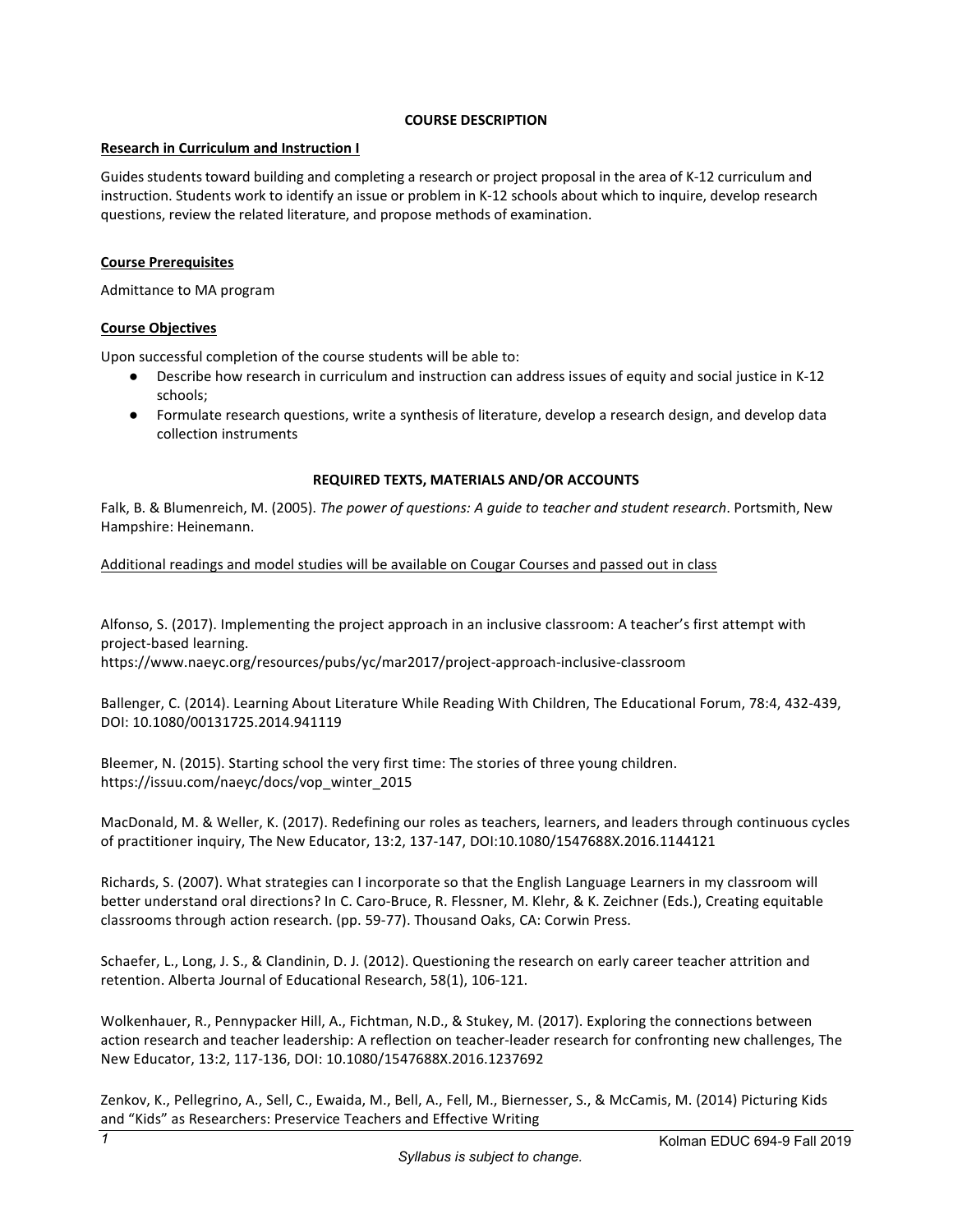Instruction for Diverse Youth and English Language Learners, The New Educator, 10:4, 306-330, DOI: 10.1080/1547688X.2014.965107

#### **COURSE LEARNING OUTCOMES**

<span id="page-3-1"></span><span id="page-3-0"></span>**PSLO #3:** Demonstrate competence in designing, conducting, and communicating research focused on curriculum and instruction

MA in Education is a professional preparation program. It is expected that graduate students will come to class prepared to discussthe readings, submit required assignments, and participate in class activities. Graduate students are expected to adhere to academic honesty and integrity, standards of dependability, confidentiality and writing achievement. Because it is important for educators to be able to effectively communicate their ideas to students, parents, colleagues, and administrators, writing that is original, clear and error-free is a priority for the School of Education. It is expected that work will be turned in on time. Please discussindividual issues with the instructor.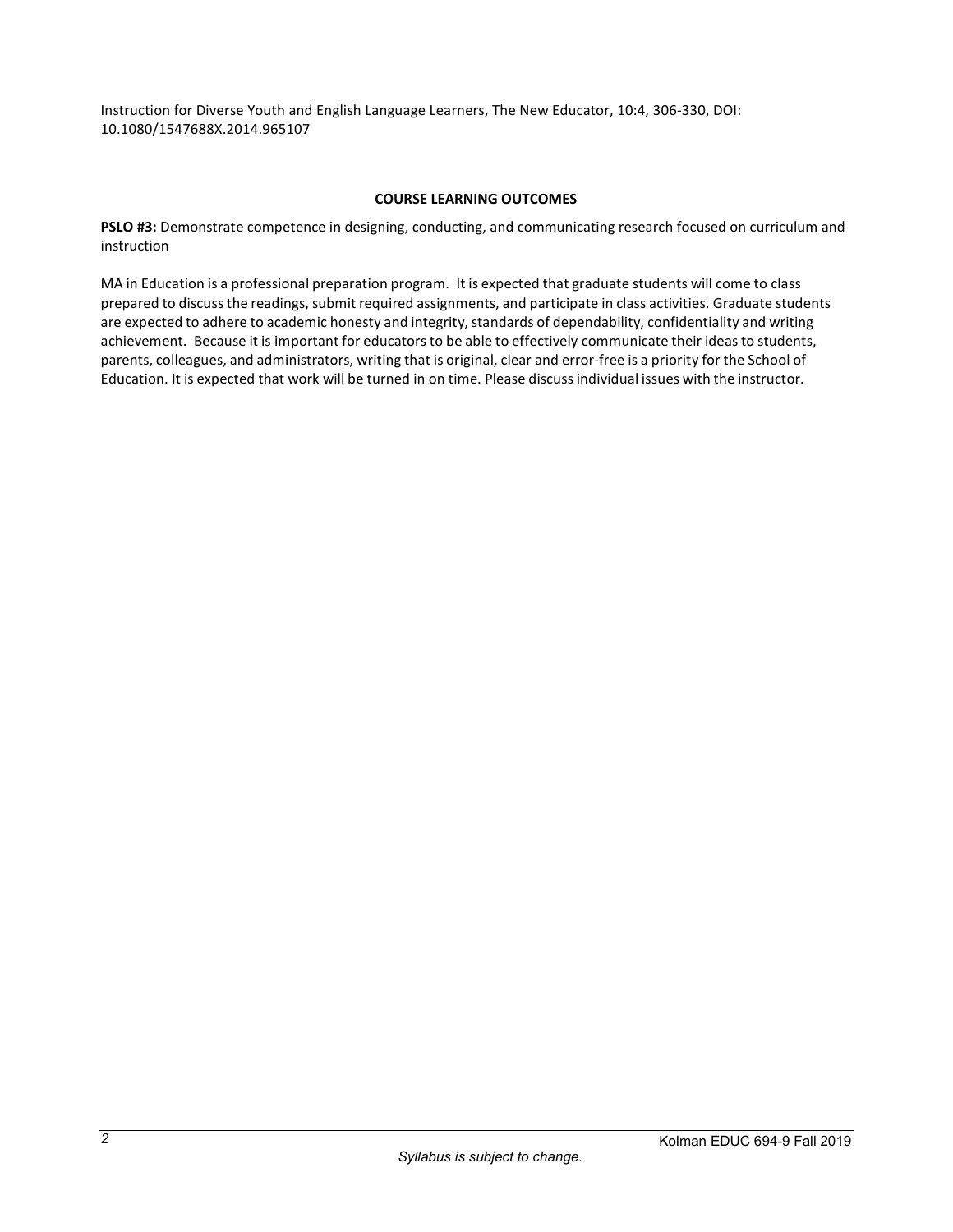# <span id="page-4-0"></span>**SCHEDULE/COURSE OUTLINE EDUC 694-9 RESEARCH IN CURRICULUM & INSTRUCTION I**

| <b>Session</b>                             | <b>Focus and Readings</b>                                                                                      | <b>Assignments</b>                                                                                                      |  |  |
|--------------------------------------------|----------------------------------------------------------------------------------------------------------------|-------------------------------------------------------------------------------------------------------------------------|--|--|
| <b>UNIT: DEVELOPING RESEARCH QUESTIONS</b> |                                                                                                                |                                                                                                                         |  |  |
| WEEK 1<br>August 27                        | <b>OVERVIEW OF RESEARCH PROJECT AND</b><br><b>TEACHING FOR EQUITY</b>                                          | Bring: Begin paying attention in your<br>school/classroom to things that interest<br>you/you'd like to know more about. |  |  |
| <b>IN PERSON</b>                           |                                                                                                                |                                                                                                                         |  |  |
| Create small groups                        |                                                                                                                |                                                                                                                         |  |  |
| WEEK <sub>2</sub><br>September 3           | <b>TEACHER RESEARCH EXPLORATIONS</b><br>Identifying and writing about an equity-<br>oriented classroom problem | Bring: Your notes, thoughts, quotes, etc.<br>from your noticings/thoughts and be<br>prepared to share with the group.   |  |  |
| <b>IN PERSON</b>                           | Read: Falk and Blumenreich-Chapters 1 &<br>$\overline{2}$                                                      |                                                                                                                         |  |  |
| WEEK3<br>September 10                      | <b>DEVELOPING RESEARCH QUESTIONS</b><br>Read: Falk & Blumenreich-Chapter 3                                     | Due: Complete the worksheet on p. 40 of<br>Falk & Blumenreich. Email me a copy at<br>jkolman@csusm.edu                  |  |  |
| <b>IN PERSON</b>                           |                                                                                                                |                                                                                                                         |  |  |
| WEEK4<br>September 17                      | <b>WRITING WORKSHOP</b>                                                                                        |                                                                                                                         |  |  |
| <b>SMALL GROUPS</b>                        | Write a draft of your research brief. Share<br>it with your group members for feedback.                        |                                                                                                                         |  |  |
|                                            | <b>UNIT: DESIGNING METHODS</b>                                                                                 |                                                                                                                         |  |  |
| WEEK <sub>5</sub><br>September 24          | <b>CONDUCTING TEACHER RESEARCH/</b><br><b>DETERMINING METHODS</b>                                              |                                                                                                                         |  |  |
| <b>IN PERSON</b>                           | Read: Falk & Blumenreich-Chapter 5                                                                             |                                                                                                                         |  |  |
| WEEK 6<br>October 1                        | <b>LIBRARIAN VISIT/IRB VISIT</b>                                                                               | Due: Research brief                                                                                                     |  |  |
| ROSH HASHANA                               | Read: Falk & Blumenreich-Chapter 6                                                                             |                                                                                                                         |  |  |
| <b>IN PERSON</b>                           |                                                                                                                |                                                                                                                         |  |  |
| WEEK <sub>7</sub><br>October 8             | <b>METHODS WORKING SESSION</b>                                                                                 | Remember: Continue collecting literature!                                                                               |  |  |
| YOM KIPPUR                                 | Read: Falk & Blumenreich-Chapter 7                                                                             | <b>Work on: CITI Training</b>                                                                                           |  |  |
| <b>SMALL GROUPS</b>                        |                                                                                                                |                                                                                                                         |  |  |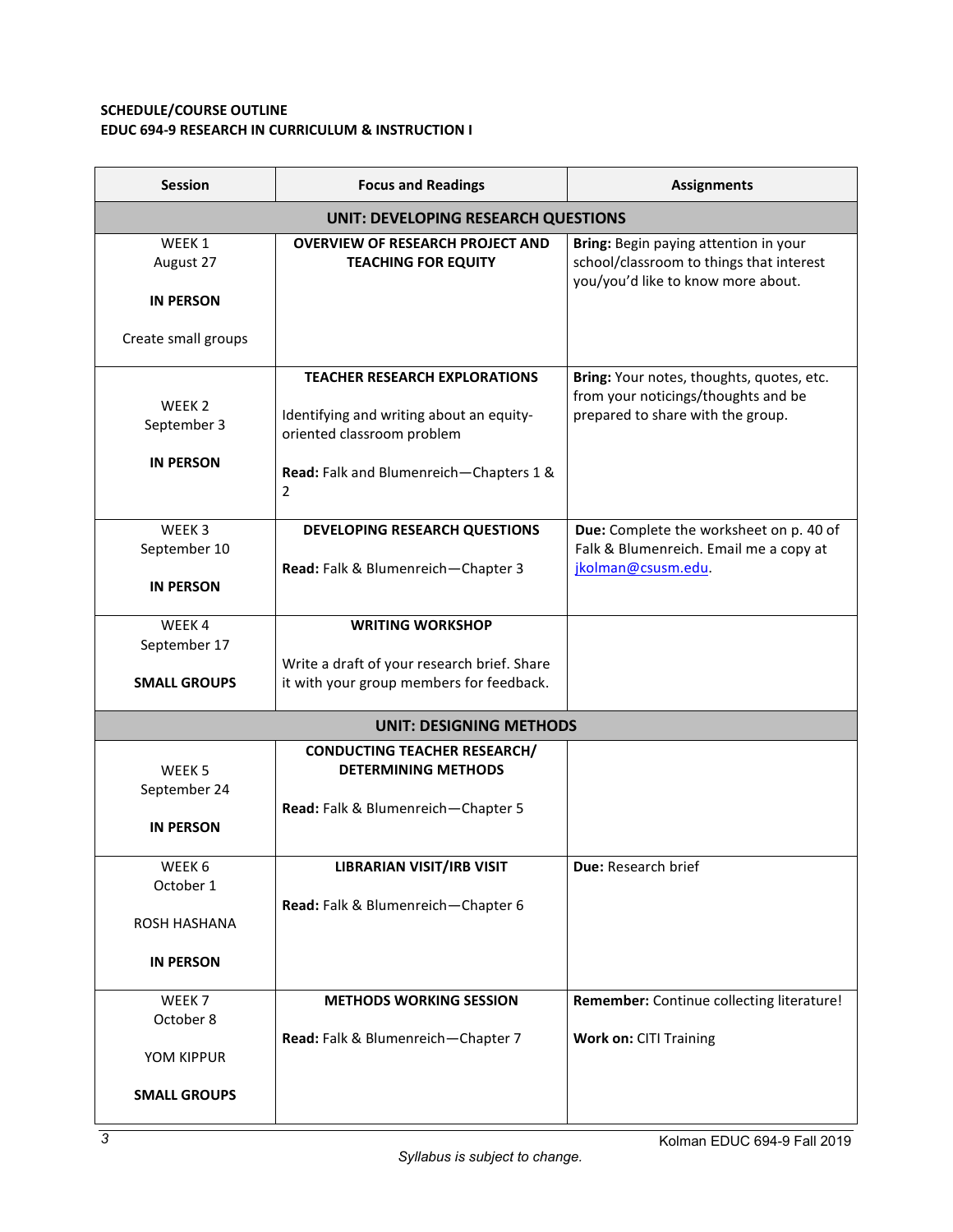| <b>Session</b>                                   | <b>Focus and Readings</b>                                                                                                | <b>Assignments</b>                                                                                                                                                                                                              |  |
|--------------------------------------------------|--------------------------------------------------------------------------------------------------------------------------|---------------------------------------------------------------------------------------------------------------------------------------------------------------------------------------------------------------------------------|--|
|                                                  | <b>IRB WORKSHOP DAY</b>                                                                                                  | Due: CITI training certificate                                                                                                                                                                                                  |  |
| WEEK 8<br>October 15<br><b>IN PERSON</b>         |                                                                                                                          | Read: Come prepared! Read the IRB<br>exempt and expedited/limited applications,<br>and with materials appropriate to<br>completing the application form. They can<br>be found here:<br>https://www.csusm.edu/gsr/irb/forms.html |  |
| WEEK <sub>9</sub><br>October 22                  | <b>METHODS WORKING SESSION</b>                                                                                           | Remember: Continue collecting literature!                                                                                                                                                                                       |  |
| <b>IN PERSON</b>                                 |                                                                                                                          |                                                                                                                                                                                                                                 |  |
|                                                  | UNIT: CREATING THE LITERATURE REVIEW                                                                                     |                                                                                                                                                                                                                                 |  |
| WEEK 10<br>October 29<br><b>IN PERSON</b>        | <b>LITERATURE REVIEWS-CHARTING THE</b><br><b>BIG IDEAS</b><br>Read: Falk & Blumenreich-Chapter 4                         | Bring: At least 2 pieces of literature you<br>collected thus far<br><b>Due:</b> Methods section                                                                                                                                 |  |
| <b>WEEK 11</b><br>November 5<br><b>IN PERSON</b> | LITERATURE REVIEW WORKING SESSION                                                                                        | Bring: All of the literature you have<br>gathered thus far and any writing you have<br>done for your literature review. Be sure you<br>have a device you can work on with this.                                                 |  |
|                                                  | UNIT: PULLING TOGETHER THE PROPOSAL                                                                                      |                                                                                                                                                                                                                                 |  |
| WEEK 12<br>November 12<br><b>IN PERSON</b>       | <b>LIMITATIONS &amp; APA REFERENCING</b><br><b>WRITING THE PROPOSAL</b>                                                  | Due: Draft of literature review (optional)                                                                                                                                                                                      |  |
| WEEK 13<br>November 19<br><b>SPECIAL EVENT</b>   | Attend the MA Open House and Poster<br>Session at 5pm. Location TBA                                                      | Due: IRB application must be uploaded by<br>this date!                                                                                                                                                                          |  |
| WEEK 14<br>November 26<br><b>ONLINE</b>          | Thanksgiving week-Gobble gobble!                                                                                         |                                                                                                                                                                                                                                 |  |
| <b>WEEK 15</b><br>December 3<br><b>IN PERSON</b> | <b>PROPOSAL PRESENTATIONS</b><br>Come prepared with a one-page handout to<br>share your research proposal with the class | Due: Final submission of research proposal<br>NOTE: Turn a copy of the research proposal<br>into me and a copy into your chair (if that is<br>not me)                                                                           |  |

<span id="page-5-0"></span>This calendar has been thoughtfully planned, but could change to meet student needs.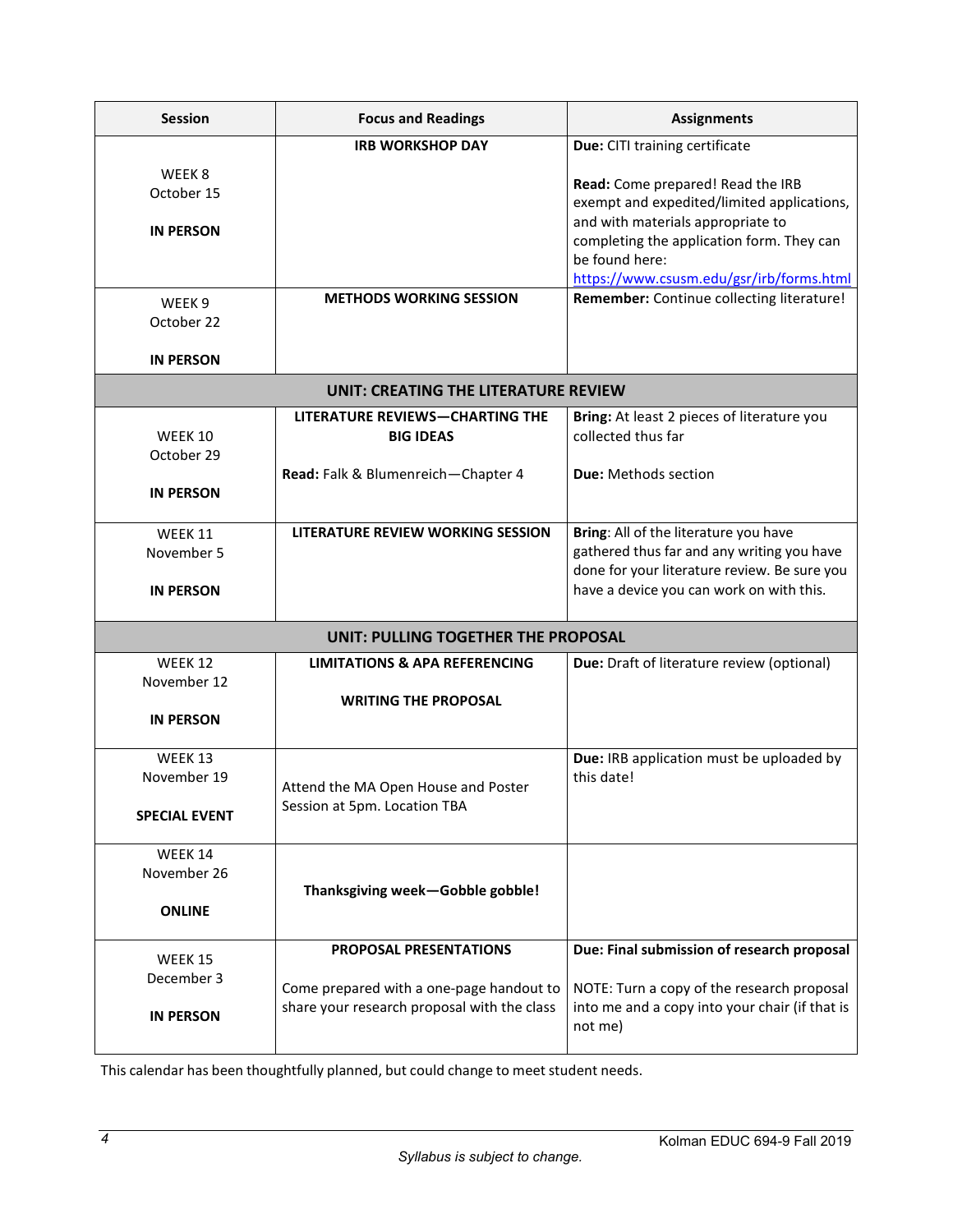## **COURSE REQUIREMENTS AND GRADED COURSE COMPONENTS**

Research brief: 10 points Literature review: 30 points Methodology: 50 points Final proposal: 10 points Total= 100 points

## <span id="page-6-0"></span>**Grading Standards**

| $A = 93 - 100$ | $A - 90 - 92$ |               |             |                |
|----------------|---------------|---------------|-------------|----------------|
| B+= 87-89      | $B = 83 - 86$ | $B - 80 - 82$ |             |                |
| $C+=77-79$     | $C = 73 - 76$ | $C = 70-72$   | $D = 60-69$ | F=59 or lower. |

#### <span id="page-6-1"></span>**Final Exam Statement**

No final exam in this course.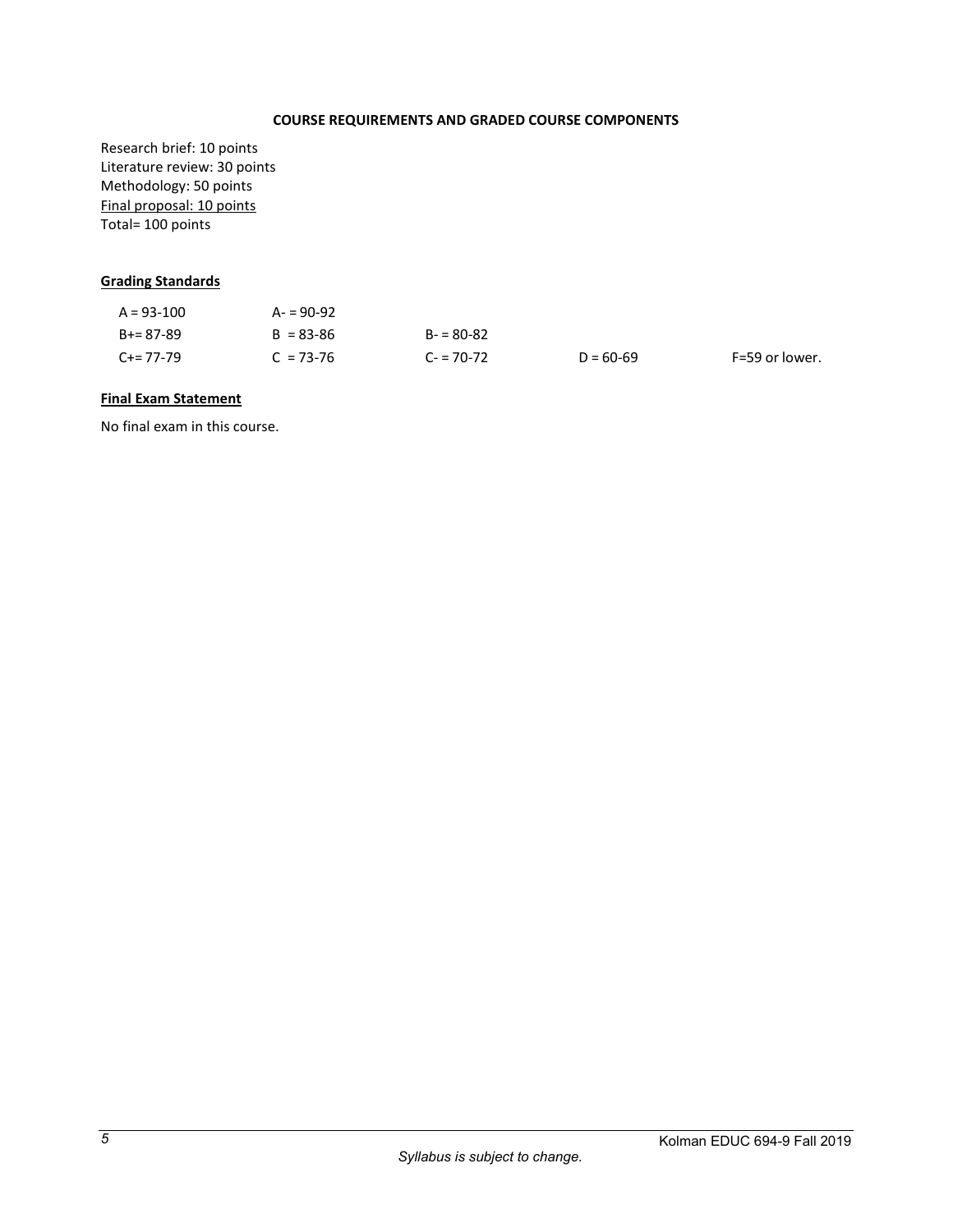## <span id="page-7-0"></span>**School of Education/Course Attendance Policy**

Due to the dynamic and interactive nature of courses in the School of Education, all candidates (course participants) are expected to attend all classes and participate actively. At a minimum, candidates (course participants) must attend more than 80% of class time, or s/he may not receive a passing grade for the course at the discretion of the instructor. **As a professional courtesy, I would appreciate an email letting me know when you will be missing class.** Should you have extenuating circumstances, please contact me as soon as possible.

## <span id="page-7-1"></span>**Policy on Late/Missed Work**

It is expected that you turn in your assignments on time and completed to the best of your ability. Particularly for this course, if you do not complete everything in a timely manner, it will impact your ability to complete your proposal by the end of the semester and, potentially, your timeline for graduation. Late work will be graded but will not receive the same depth of feedback provided for assignments turned in during the regular timeline.

## <span id="page-7-2"></span>**Student Collaboration Policy**

This course requires students to collaborate on assignments and all students are required to work together. Details regarding these policies and expected behaviors are covered the first night in class.

## **GENERAL CONSIDERATIONS**

## <span id="page-7-4"></span><span id="page-7-3"></span>**CSUSM Academic Honesty Policy**

Students will be expected to adhere to standards of academic honesty and integrity, as outlined in the Student Academic Honesty Policy. All assignments must be original work, clear and error-free. All ideas/material that are borrowed from other sources must have appropriate references to the original sources. Any quoted material should give credit to the source and be punctuated accordingly.

Academic Honesty and Integrity: Students are responsible for honest completion and representation of their work. Your course catalog details the ethical standards and penalties for infractions. There will be zero tolerance for infractions. If you believe there has been an infraction by someone in the class, please bring it to the instructor's attention. The instructor reserves the right to discipline any student for academic dishonesty, in accordance with the general rules and regulations of the university. Disciplinary action may include the lowering of grades and/or the assignment of a failing grade for an exam, assignment, or the class as a whole.

Incidents of Academic Dishonesty will be reported to the Dean of Students. Sanctions at the University level may include suspension or expulsion from the University.

Refer to the full Academic Honesty Policy at: [http://www.csusm.edu/policies/active/documents/Academic\\_Honesty\\_Policy.html](http://www.csusm.edu/policies/active/documents/Academic_Honesty_Policy.html)

#### <span id="page-7-5"></span>**Plagiarism**

As an educator, it is expected that each candidate (course participant) will do his/her own work, and contribute equally to group projects and processes. Plagiarism or cheating is unacceptable under any circumstances. If you are in doubt about whether your work is paraphrased or plagiarized see the Plagiarism Prevention for Students website [http://library.csusm.edu/plagiarism/index.html.](http://library.csusm.edu/plagiarism/index.html) If there are questions about academic honesty, please consult the University catalog.

#### <span id="page-7-6"></span>**Students with Disabilities Requiring Reasonable Accommodations**

Students with disabilities who require reasonable accommodations must seek approval for services by providing appropriate and recent documentation to the Office of Disability Support Services (DSS). This office is in Craven Hall 4300, contact by phone at (760) 750-4905, or TTY (760) 750-4909. Students authorized by DSS to receive reasonable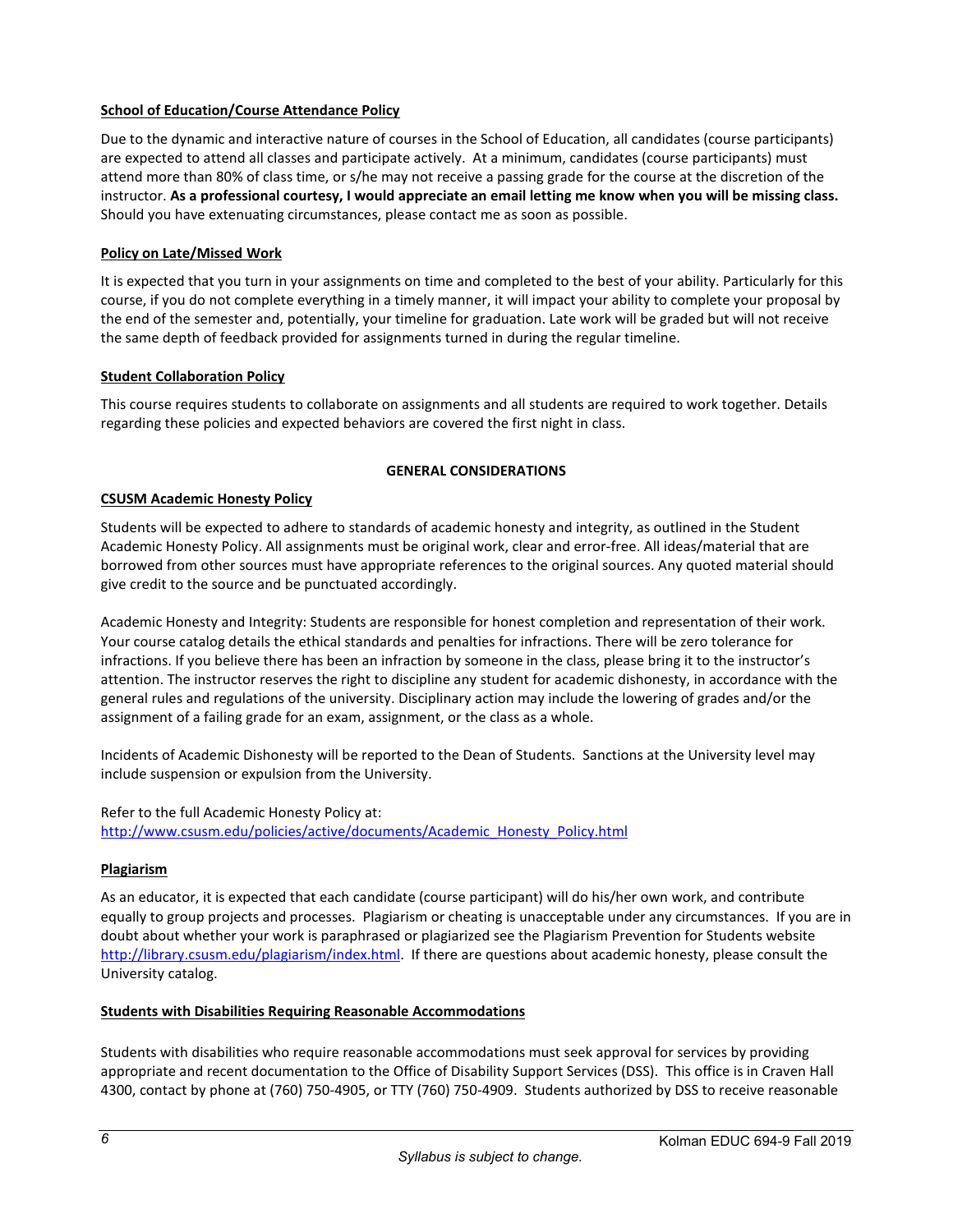accommodations should meet with their instructor during office hours or, in order to ensure confidentiality, in a more private setting.

## **Credit Hour Policy Statement**

Per the University Credit Hour Policy, this course includes class time devoted to describing to students how the combination of face-to-face time, out-of-class time associated with the face-to-face sessions, and on-line work will total at least 45 hours per unit of credit.

#### <span id="page-8-0"></span>**Course Format**

This is a hybrid course where we will meet some weeks as a full group in-person, in small groups (in person or virtually), and in asynchronous online spaces (with Cougar Course supports and assignments).

#### <span id="page-8-1"></span>**Necessary Technical Competency Required of Students**

Fully functional laptop and familiarity with Google drive as cougar courses is a minimum requirement for this course. The use of the MSWord Track Changes tool is advisable.

#### <span id="page-8-2"></span>**Contact Information for Technical Support Assistance**

- Email: **[sth@csusm.edu](mailto:sth@csusm.edu)**
- Phone: **760-750-6505**
- Location: 2nd floor of Kellogg Library

Monday - Thursday 7:00 am - 7:00 pm, Friday 8:00 - 5:00pm

#### <span id="page-8-3"></span>**Electronic Communication Protocol**

Electronic correspondence is a part of your professional interactions. If you need to contact the instructor, e-mail is often the easiest way to do so. It is my intention to respond to all received e-mails in a timely manner. Please be reminded that e-mail and on-line discussions are a very specific form of communication, with their own nuances and etiquette. For instance, electronic messages sent in all upper case (or lower case) letters, major typos, or slang, often communicate more than the sender originally intended. With that said, please be mindful of all e-mail and on-line discussion messages you send to your colleagues, to faculty members in the School of Education, or to persons within the greater educational community. All electronic messages should be crafted with professionalism and care.

Things to consider:

- Would I say in person what this electronic message specifically says?
- How could this message be misconstrued?
- Does this message represent my highest self?
- Am I sending this electronic message to avoid a face-to-face conversation?

In addition, if there is ever a concern with an electronic message sent to you, please talk with the author in person in order to correct any confusion.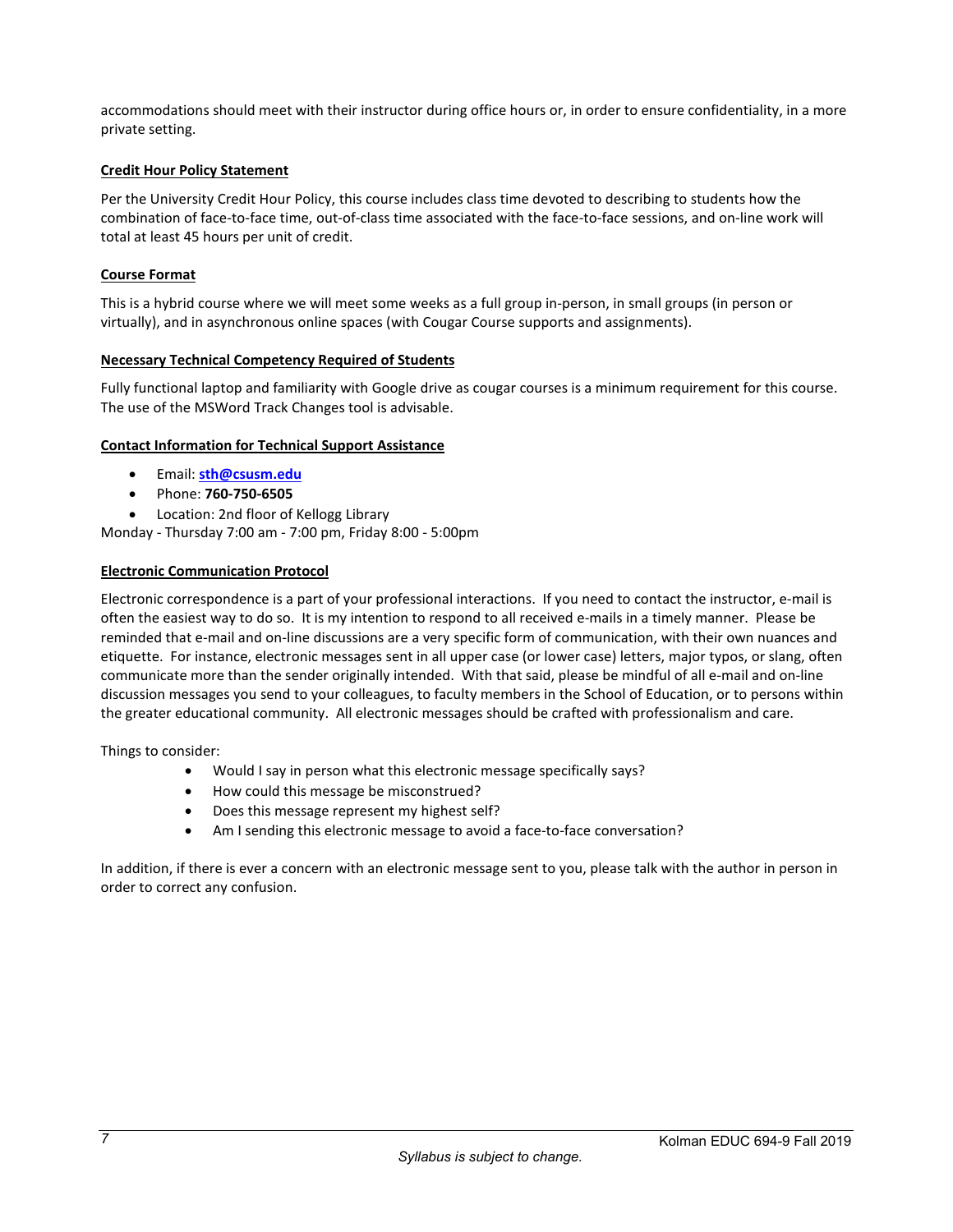## **RESEARCH BRIEF (10 points)**

Name:

Tentative Research Title:

THE BRIEF SHOULD BE **NO MORE** THAN 2 PAGES AND SHOULD INCLUDE:

| <b>INTRODUCTION (5 points)</b> |                                                                                                                                                   |  |
|--------------------------------|---------------------------------------------------------------------------------------------------------------------------------------------------|--|
|                                | Introduces the project by describing, with vivid examples, the problem as currently<br>identified                                                 |  |
|                                | Clearly lays out the research question/purpose statement inclusive of a description of<br>what will be studied and what the specific subquestions |  |
|                                | Clearly explains why topic will be studied                                                                                                        |  |
|                                | Clearly explains how the topic relates to social justice/equity issues in schools                                                                 |  |
|                                | <b>TOTAL FOR INTRODUCTION</b>                                                                                                                     |  |

| <b>CONCLUSION (5 points)</b> |                                                     |
|------------------------------|-----------------------------------------------------|
|                              | Clearly sums up the initial proposed research study |
|                              | Lays out any issues that are a current struggle     |
|                              | <b>TOTAL FOR CONCLUSION</b>                         |

**OVERALL SCORE** (10 points possible): \_\_\_\_\_\_\_\_\_\_\_

Full points will be earned by providing answers to each of the research brief questions (above) in a clear and thoughtful manner. The research question(s) should follow the guidelines provided in class. Every aspect of the design should make sense given the research question and should be informed by our readings.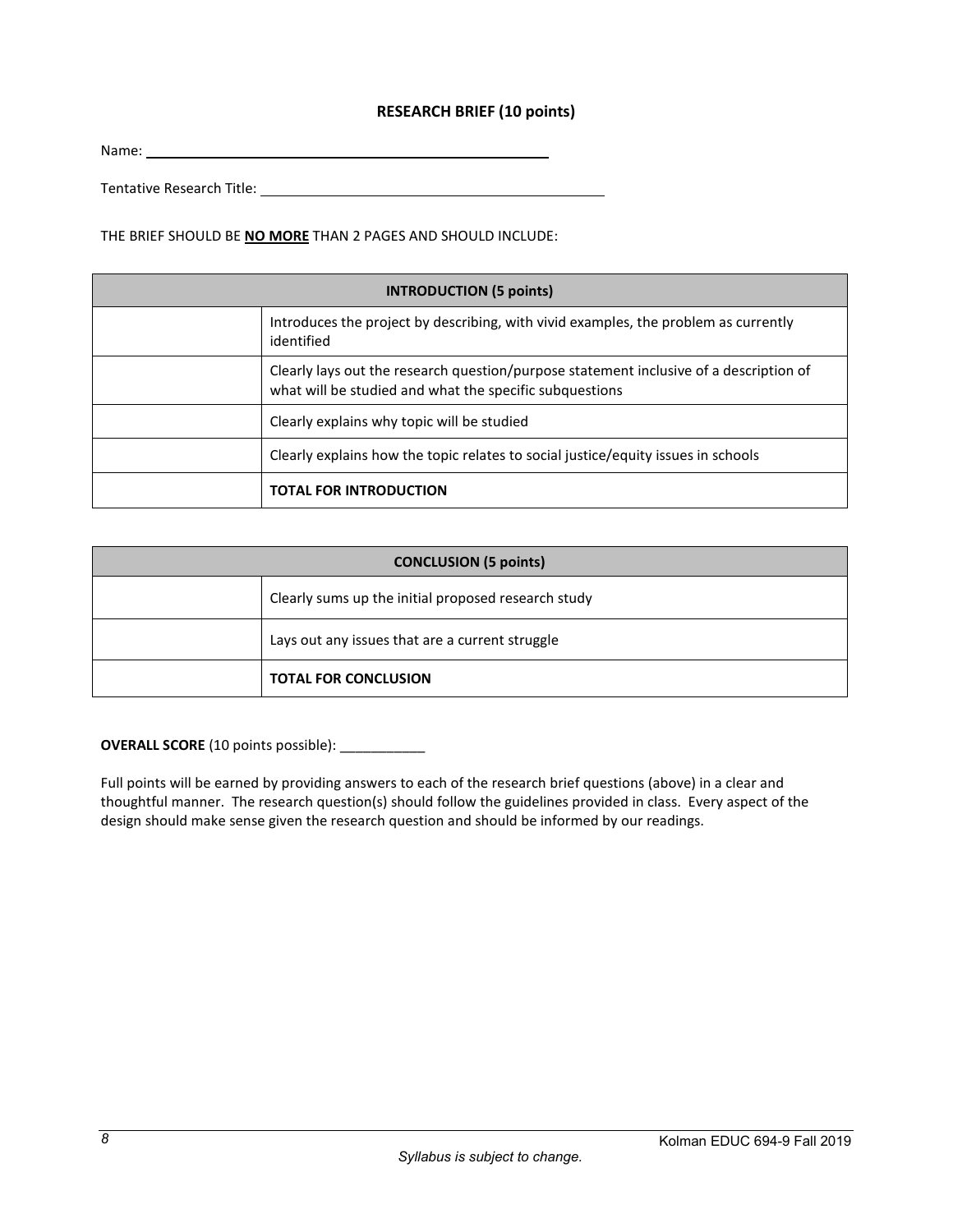## **LITERATURE REVIEW SCORING GUIDE (30 POINTS)**

Name:

Research Title:

| <b>RESEARCH (9 POINTS)</b> |                                                                                                        |  |
|----------------------------|--------------------------------------------------------------------------------------------------------|--|
|                            | Author draws on at least 10 pieces of research                                                         |  |
|                            | The research is from a variety of credible sources (At least % should be peer-reviewed and empirical). |  |
|                            | The research cited relates to the study's focus/purpose and research subquestion(s)                    |  |
|                            | <b>TOTAL FOR RESEARCH</b>                                                                              |  |

| <b>CONTENT OF THE REVIEW (12 POINTS)</b> |                                                                                                                                                                                                                                                                                                                                       |  |
|------------------------------------------|---------------------------------------------------------------------------------------------------------------------------------------------------------------------------------------------------------------------------------------------------------------------------------------------------------------------------------------|--|
|                                          | The research is clearly synthesized and described<br>The differences and similarities of perspectives have been described                                                                                                                                                                                                             |  |
|                                          | The review is well organized. It is divided into subsections with subheadings, which describe the big<br>ideas expressed by others who have explored this topic. The ideas shared in this review are supported<br>by evidence from the research.                                                                                      |  |
|                                          | Descriptions of each empirical research study includes information about the research approach taken<br>by the author(s), the participants, and the context for the study. Relevant findings from the studies are<br>described.                                                                                                       |  |
|                                          | The review ends with a section describing the author's evaluation, interpretation, and/or conclusions<br>regarding the research.<br>The author draws connections between the research he/she has read and the study he/she will<br>conduct. The author identifies lingering questions that emerged from the reading of the literature |  |
|                                          | <b>TOTAL FOR CONTENT</b>                                                                                                                                                                                                                                                                                                              |  |

| <b>WRITING (9 POINTS)</b>                                                                     |  |
|-----------------------------------------------------------------------------------------------|--|
| Ideas clearly communicated                                                                    |  |
| Words are spelled correctly and all text is grammatically correct; punctuation is appropriate |  |
| Sources are cited using correct APA style referencing                                         |  |
| <b>TOTAL FOR WRITING</b>                                                                      |  |

**OVERALL SCORE** (30 points possible): \_\_\_\_\_\_\_\_\_\_\_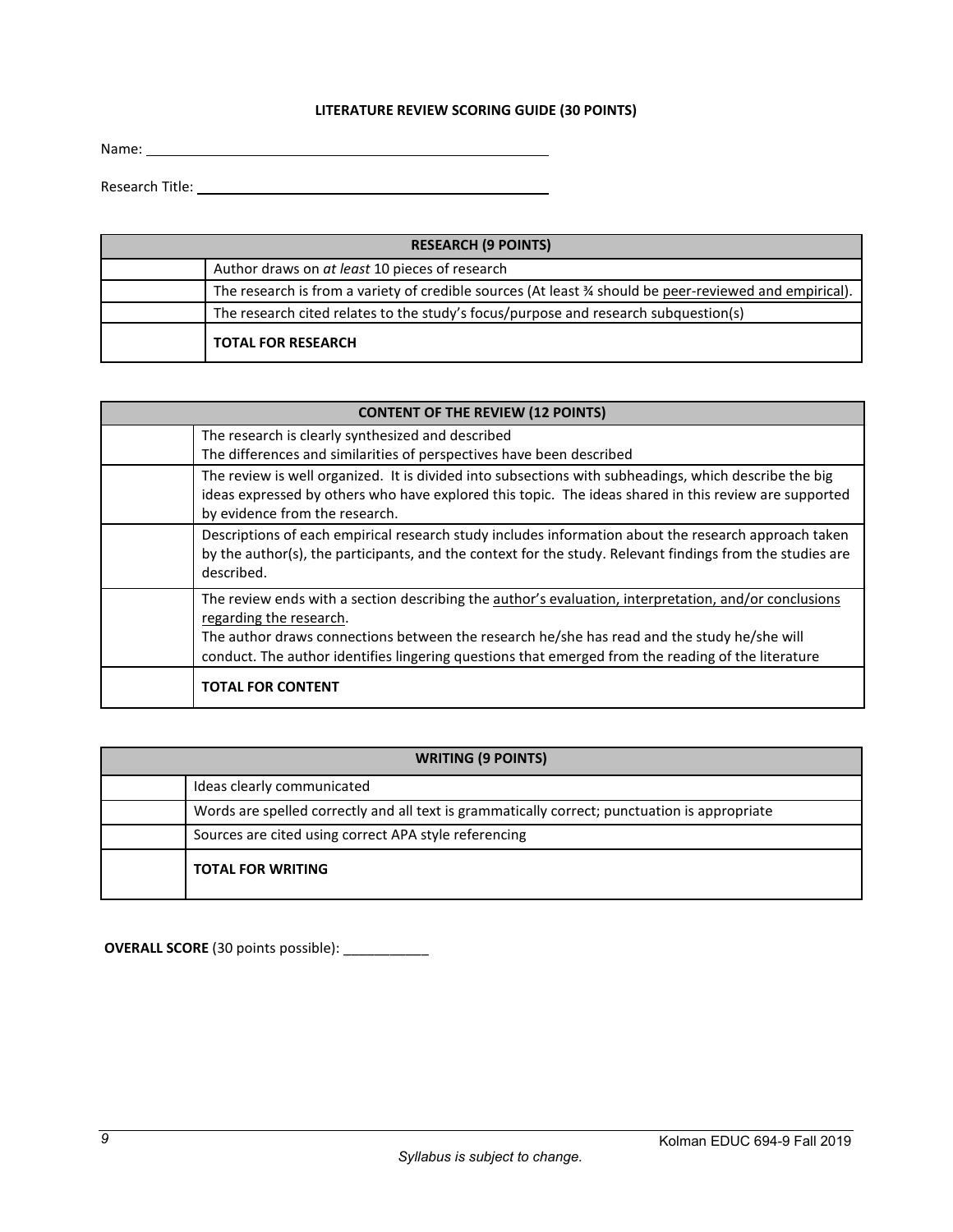# **METHODOLOGY SCORING GUIDE (50 POINTS)**

| Name:           |  |  |
|-----------------|--|--|
| Research Title: |  |  |

| <b>INTRODUCTION TO THE PROBLEM, RESEARCH QUESTION, AND SUB-QUESTIONS (4 PTS)</b>                                                                                                                   |  |  |
|----------------------------------------------------------------------------------------------------------------------------------------------------------------------------------------------------|--|--|
| Introduction provides a rationale for the connection between the research question/purpose and<br>subquestions and the approach to studying it.                                                    |  |  |
| Introduction clearly explains the context and background of the study-(the perspective,<br>background, assumptions, and/or biases that have led you to pursue answering the research<br>questions) |  |  |
| Research question/purpose statement is clear                                                                                                                                                       |  |  |
| Sub-questions break down larger research question/purpose statement and can be answered<br>through the teacher research process                                                                    |  |  |
| <b>TOTAL FOR INTRODUCTION</b>                                                                                                                                                                      |  |  |

| <b>PARTICIPANTS AND SETTING (6 PTS)</b> |                                                                                                                                                              |  |
|-----------------------------------------|--------------------------------------------------------------------------------------------------------------------------------------------------------------|--|
|                                         | The participants are described, including a description of the criteria for selecting participants, and a<br>description of the researcher as a participant. |  |
|                                         | The setting is described: the community, school, classroom (as relevant to the study).                                                                       |  |
|                                         | <b>TOTAL FOR PARTICIPANTS AND SETTING</b>                                                                                                                    |  |

| <b>DATA COLLECTION (28 PTS)</b> |                                                                                                                          |  |
|---------------------------------|--------------------------------------------------------------------------------------------------------------------------|--|
|                                 | Data collection section involves detailed descriptions of at least three data sources                                    |  |
|                                 | There is an explanation of how sources will work towards answering the research questions                                |  |
|                                 | A timeline for data collection is included                                                                               |  |
|                                 | All data collection instruments (e.g., surveys, interview protocols, observation protocols) are<br>complete and attached |  |
|                                 | <b>TOTAL FOR DATA COLLECTION</b>                                                                                         |  |

| <b>DATA ANALYSIS (5PTS)</b> |                                                                                                                                            |  |
|-----------------------------|--------------------------------------------------------------------------------------------------------------------------------------------|--|
|                             | A plan for data analysis is described, demonstrating an understanding of what methods and themes<br>may be used in analysis next semester. |  |
|                             | <b>TOTAL FOR DATA ANALYSIS</b>                                                                                                             |  |

| <b>WRITING (7 POINTS)</b>                  |                                                                                             |  |
|--------------------------------------------|---------------------------------------------------------------------------------------------|--|
|                                            | Each piece is presented neatly and written using correct grammar, punctuation, and spelling |  |
|                                            | Ideas clearly communicated                                                                  |  |
|                                            | <b>TOTAL FOR WRITING</b>                                                                    |  |
| <b>OVERALL SCORE</b> (50 points possible): |                                                                                             |  |